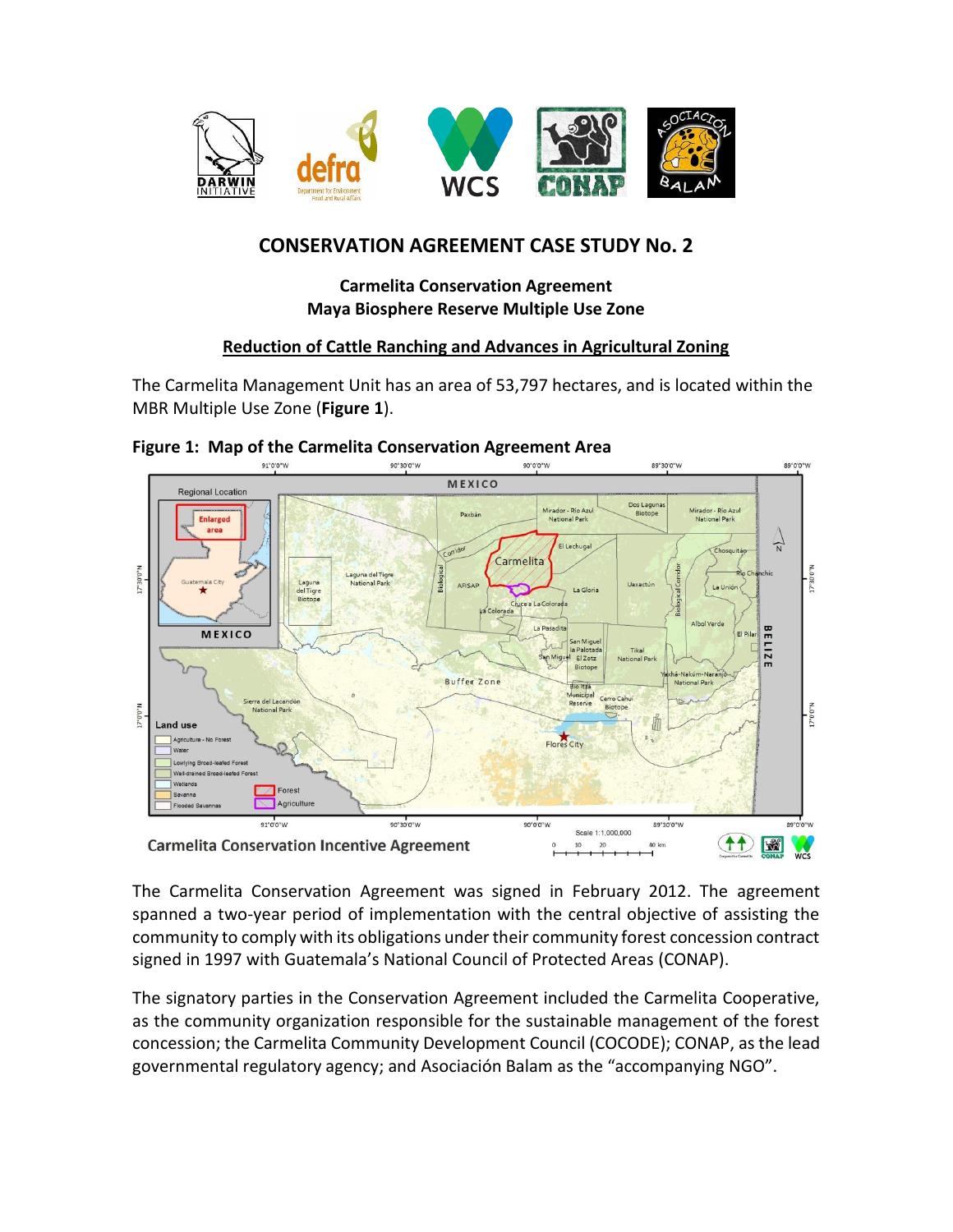Witness of honor institutions included the Foundation for Maya Cultural and Natural Heritage (PACUNAM) as a donor; the Association of Forest Communities of Peten (ACOFOP), Counterpart International (CPI), Rainforest Alliance (RA), and Wildlife Conservation Society (WCS).

In the agreement, Carmelita community members agreed to prevent forest fires, strengthen patrolling to detect illegal activities, implement an agricultural zoning plan to support farmers and reduce the incursion of agriculture into forest management areas, enhance natural populations of xate, and reduce by 50% the number of cattle in their concession at the time of agreement signature. The agreement helped co-finance many of these activities, and provided additional investments to improve basic education infrastructure, increase health services, and strengthen administrative and financial management of the concession.

Significant effort was focused on assisting Carmelita residents to initiate an updated land use zoning and management plan. This represented a significant challenge since a formal agricultural zone had never been recognized by CONAP. Implementation required sustained negotiations and engagement of farmers because agricultural activities had been slowly advancing into more remote, forested areas, but also since agricultural livelihoods were at stake.



*Signature of an agreement to relocate an agricultural area / Photo: Asociación Balam*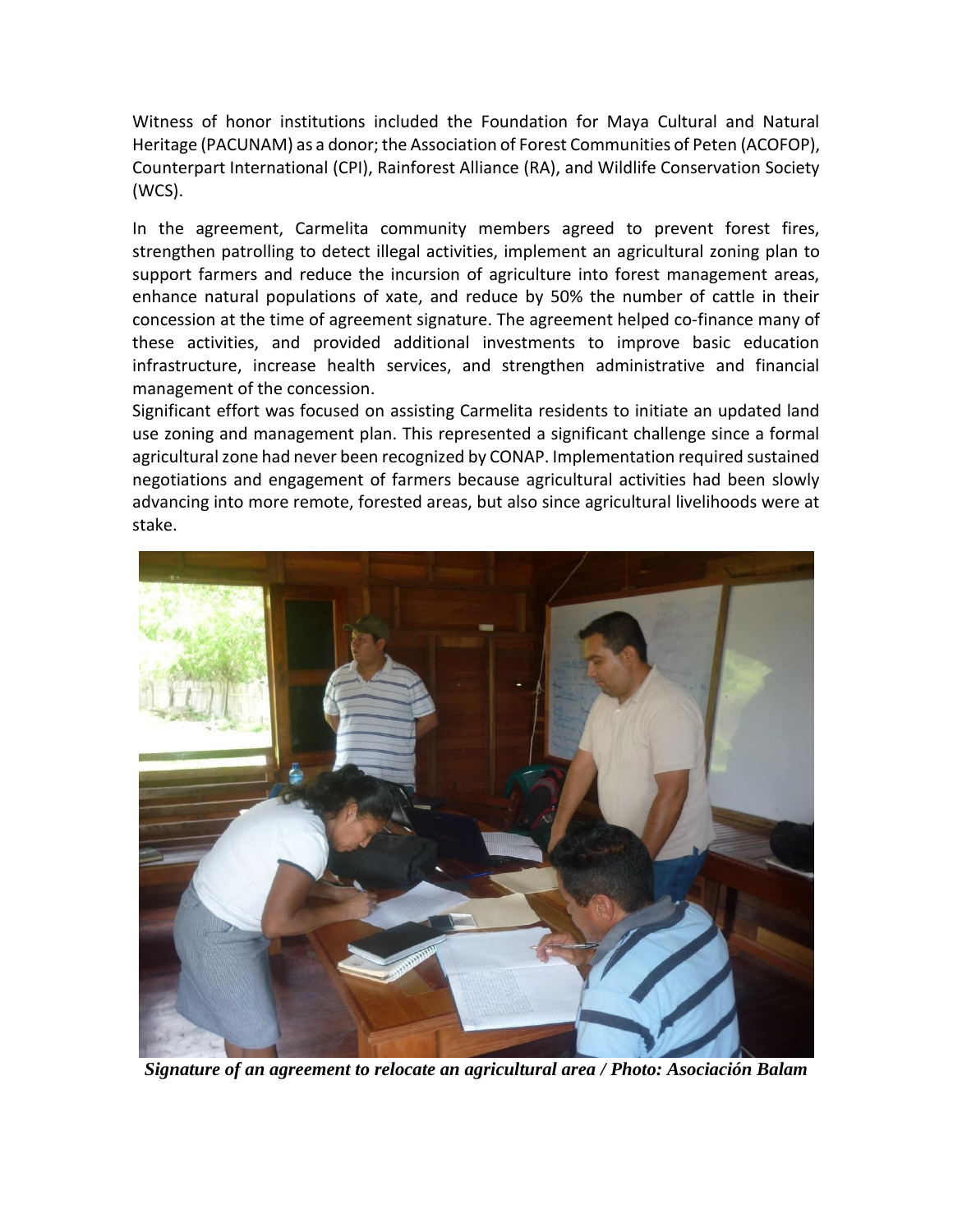The agreement also focused on cattle ranching as a major driver of deforestation and land encroachment within the Maya Biosphere Reserve. At the start of agreement implementation, seven cattle owners in the village held a total of 112 head of cattle. Through sustained negotiations, partnersidentified incentives to extract the cattle from the community concession, and remove them permanently from the MBR's restricted areas. These incentives were based on the number of cattle and included, for example, the donation of roofs for rural sheds, as well as assistance with transportation of cattle to purchasers located outside of the reserve. Carmelita ranchers benefitted by selling their cattle for improved prices as compared to the price they could receive in the concession. Participating ranchers also signed an agreement that they would not purchase and transport any more cattle into the reserve.

By the end of the two-year agreement, 63 cows had been removed from the concession area and the MBR, reducing the herd by 56%. Notably, despite the fact that the Carmelita agreement was not maintained in full force after 2014, by July, 2015 a concession-wide census of cattle indicated that only 35 head of cattle remained in Carmelita; a total reduction of 70%. At present (2016), only three owners retain cattle in Carmelita.



*Removal of cattle from the Carmelita Concession / Photo: Asociación Balam*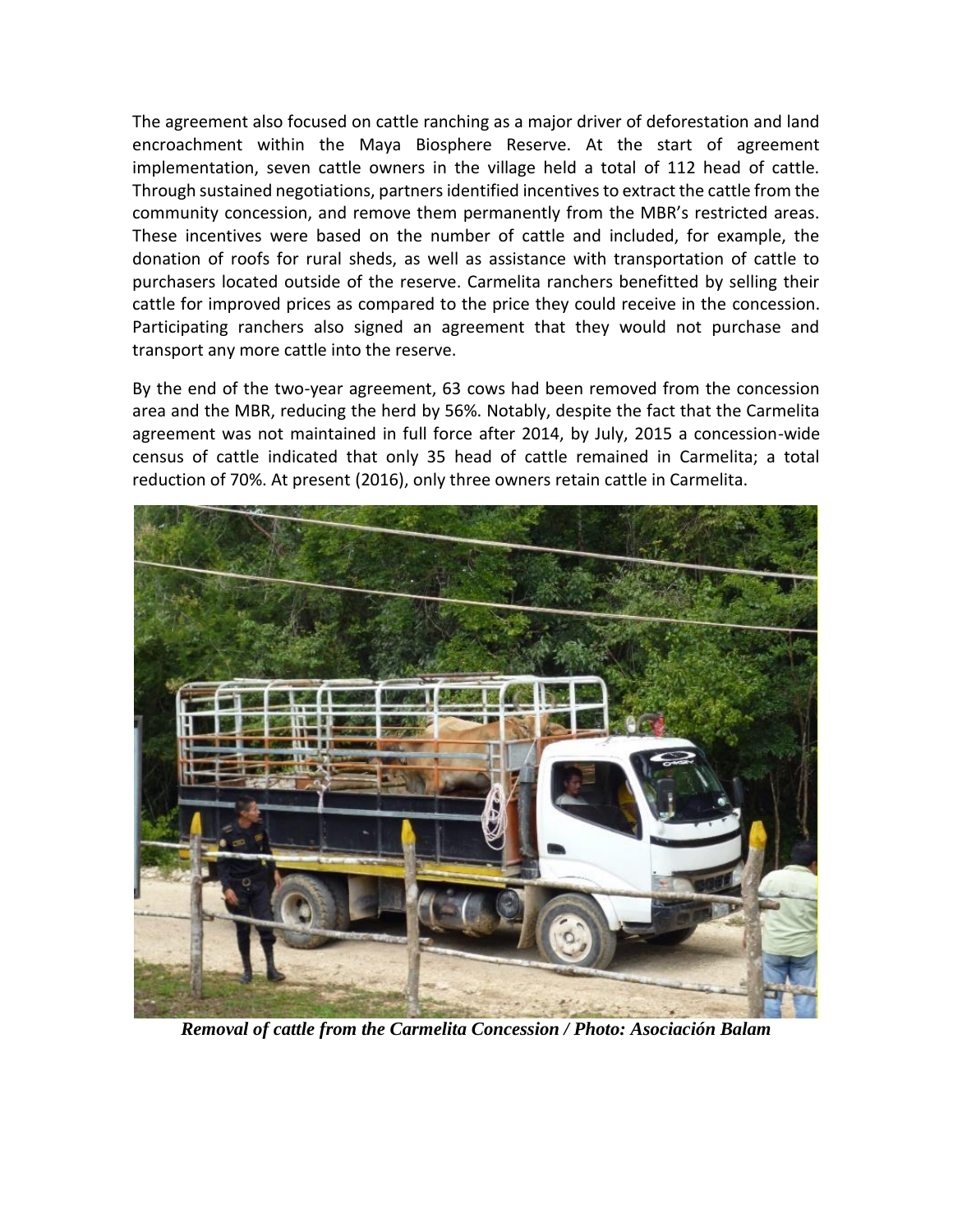Significant engagement was required by all actors, particularly CONAP, to ensure that reduction in the number of cattle was achieved and sustained over time. In similar fashion the identification of an agricultural zone within the concession required continued engagement by CONAP after the formal end of agreement activities in 2014. Additional support was provided by Asociación Balam, and by witness of honor organizations (ACOFOP, WCS, RA) as the Carmelita Cooperative and CONAP advanced the agricultural zoning plan to fruition.

After one two-year period of full implementation and 2 additional years of partial support, lessons learned of the Carmelita Conservation Agreement include:

- Improved environmental performance: Since the agreement was implemented (2012), annual deforestation has been reduced by 44.2% as compared to the average annual amount of deforestation during the three years prior to the Conservation Agreement. Similarly, the number of fire hot points was reduced by 71.2% when compared to the ten-year baseline prior to the agreement.
- Collaboration essential: Partnership between the Carmelita Cooperative, the COCODE, CONAP, and supporting institutions was essential for the successful reduction in the standing herd of cattle and the implementation of the agricultural zoning plan. Without any one of these actors, and without sustained support from witness of honor organizations, the goals would not have been met;
- Forest management and tourism preferred over ranching: Support existed among the vast majority of Carmelita residents for the removal of cattle from the concession, reflecting the strength of local support for economic livelihoods based on integrated forest management and tourism. This suggests that this approach may be replicable in other community-based forest management/tourism areas affected by expanding cattle ranching.
- Two-year period inadequate, but initiative nevertheless sustained: A two-year timescale was inadequate to achieve some of the more ambitious goals set in the agreement, including the full implementation of the agricultural zoning plan. That said, the agreement did propel community members and institutional partners to evaluate the status of the concession and set ambitious goals on a number of fronts, including financial management. This led to a blueprint for a strategy that has been sustained despite only partial support being available for the agreement's activities from January 2014, onward;
- Targeted incentives were effective in reducing the prevalence of cattle: The flexibility in the implementation of financial incentives with cattle ranchers led to the achievement in the initial goal of a reduction of 50% in the standing herd in Carmelita. In particular, the transportation of cattle from "the jungle" to "outside the reserve", in an area where ranchers are present, led to the added incentive of Carmelita ranchers receiving a better price for their cattle and their voluntary collaboration with the cattle reduction plan.